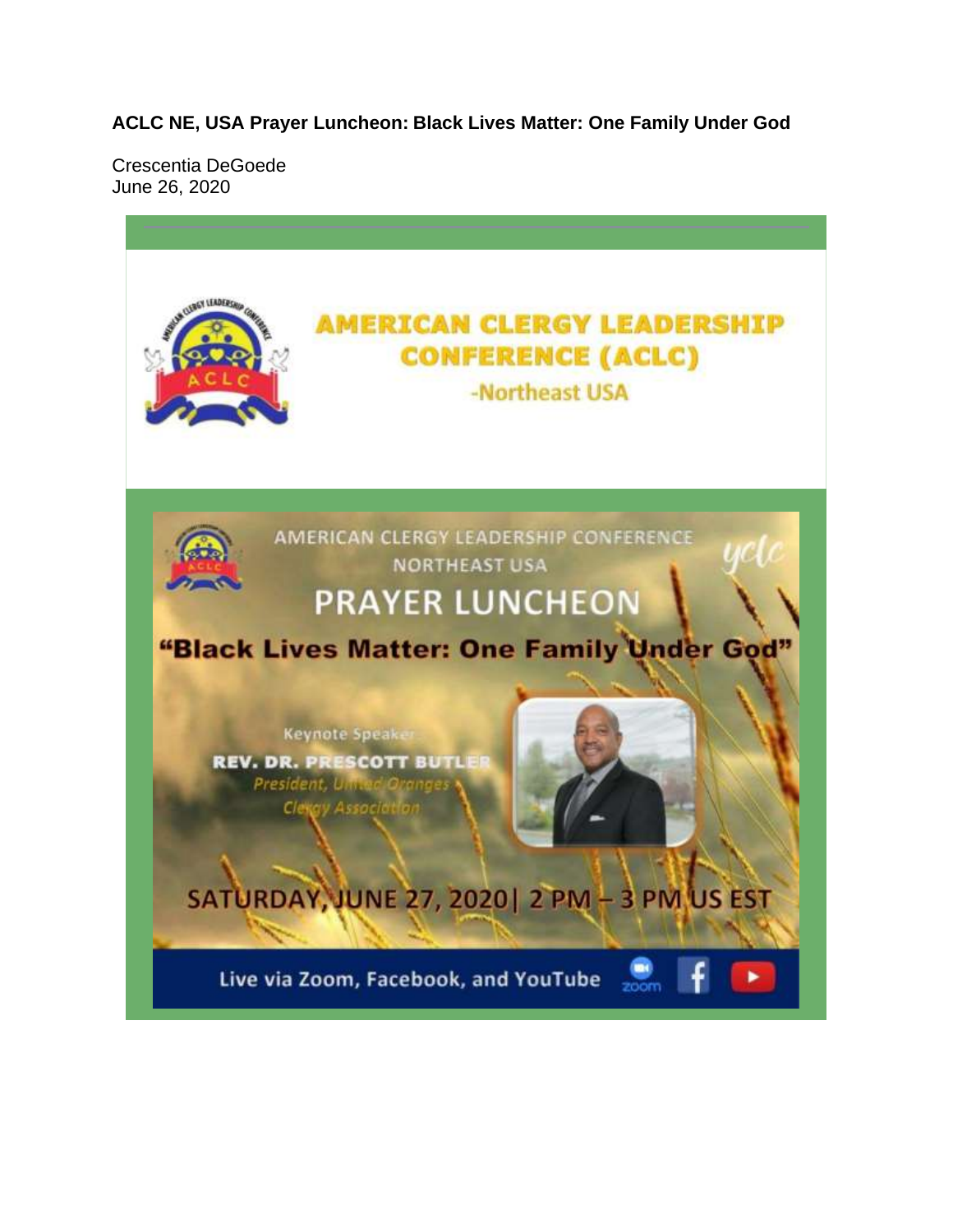ACLC/YCLC NJ Prayer Luncheon<br>June 27, 2020

Program

| Pre Program              | Video Showing (1:50 pm~)                                                                                                                                   |
|--------------------------|------------------------------------------------------------------------------------------------------------------------------------------------------------|
| Welcome remark           | <b>Bishop Rene Ballenas (Master of Ceremonies)</b><br>President, Bishop of the Association of Christian Evangelists (ACE)                                  |
| Invocation               | Rev. Gloria Killings<br>Dean of Ministers, Union Baptist Church                                                                                            |
| <b>Greetings</b>         | Rev. Dr. Michael Sykes<br>Pastor, United Missionary Baptist Church / State Leader, ACLC NJ                                                                 |
|                          | Rev. Crescentia DeGoede<br>Pastor, D3 and Clifton Family Church / Co-Chair, ACLC District 3                                                                |
| Special Number           | Lady Zuumah Gayeman, B.A.<br>Vocalist, Elementary Music Educator                                                                                           |
| Scripture Reading        | Minister Yukari Ozawa<br>Passaic County Outreach Coordinator                                                                                               |
|                          | Introduction of the Speaker Rev. Dr. Michael Sykes                                                                                                         |
| <b>Keynote Speaker</b>   | <b>Rev. Dr. Prescott Butler</b><br>Pastor, United Methodist Church in East Orange and Irvington UMC<br>President, United Clergy of the Orange and vicinity |
| <b>Remark Reflection</b> | Rev. Dr. Mensah Ledlum<br>Pastor, United Methodist Church in East Orange and Irvington UMC<br>President, United Clergy of the Orange and vicinity          |
| Prayer for Peace         | Rev. Dr. Lizzie Alston<br>Pastor, Universal Church of God                                                                                                  |
| Special Number           | <b>Bishop Cresente Salera</b><br>Senior Pastor, Christ Chosen Generation of Jersey City                                                                    |
| Benediction              | Rev. Dr. Prescott Butler                                                                                                                                   |

## Reminders:

Tomorrow- June 27th, we will be hosting a Prayer Luncheon with the theme, "Black<br>Lives Matter: One Family Under God. The keynote speaker will be Rev. Dr. Prescott<br>Butler, President of United Oranges Clergy Association, New be held virtually by Zoom at 2:00 pm to 3:00 pm. We will post it on Facebook and